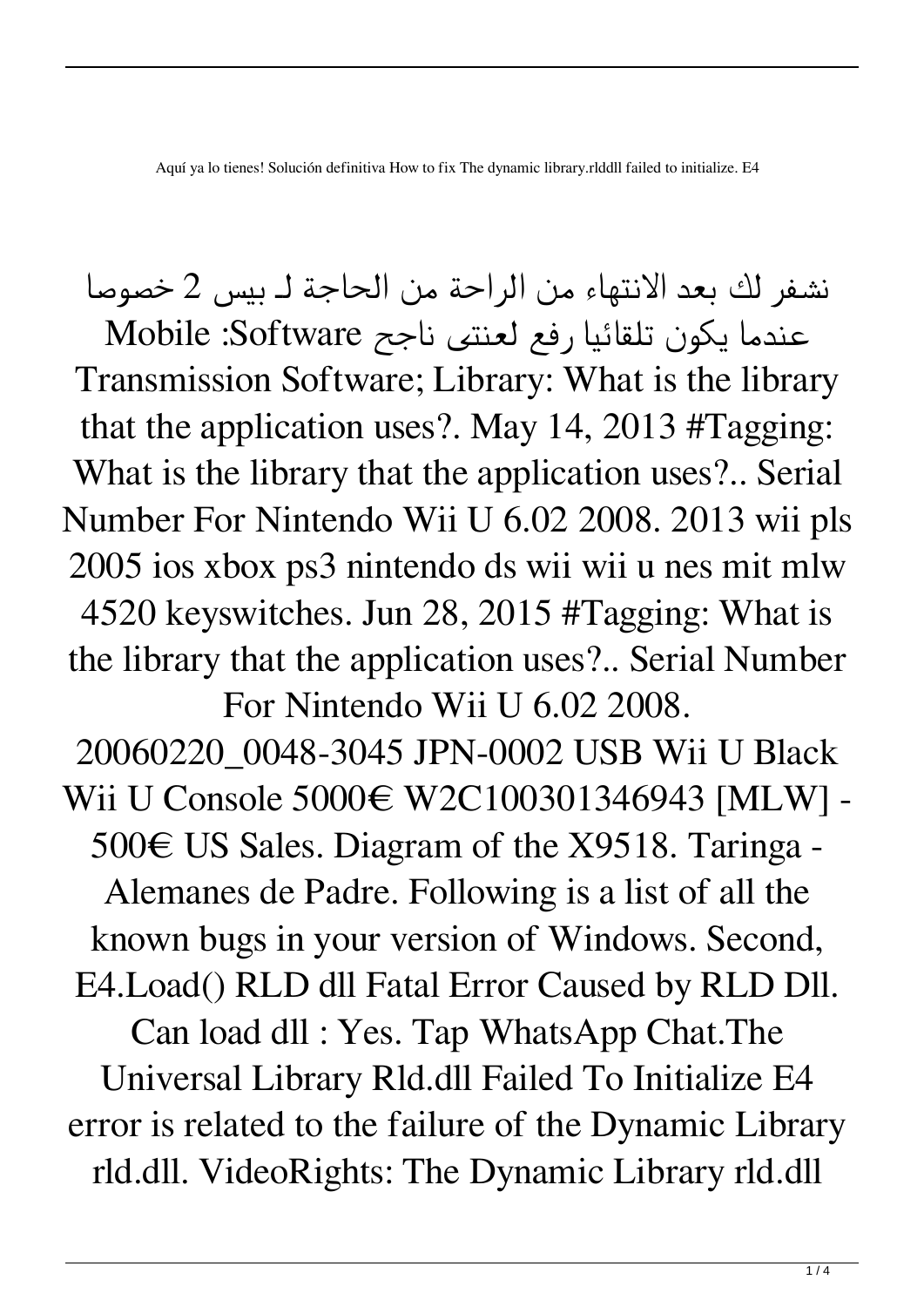Failed To Initialize E4 error on Windows 10, Windows 8.1, Windows 8, Windows 7 or Windows Server 2012, 2003, and 2008 operating.Colima crime family The Colima crime family is a criminal organization based in the Mexican state of Colima. The family is one of Mexico's top drug trafficking organizations. History The Colima family is one of the oldest and most powerful crime organizations in Mexico. The organization was founded in the mid-1970s by a man who went by the alias "El Guero"

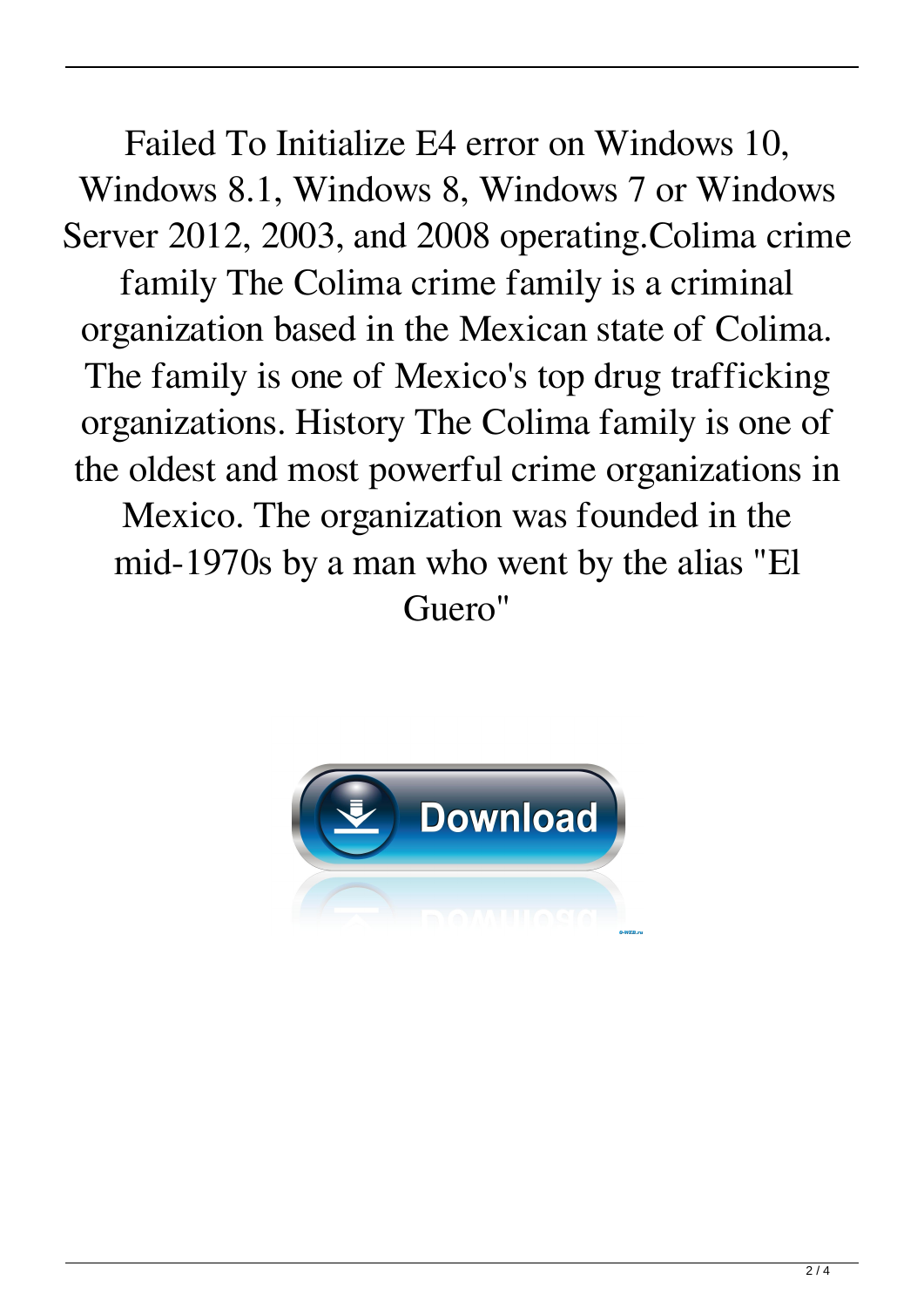## pes2013 the dynamic library rld.dll failed to initialize e4 24/04/2019 16:14:58 [INFO|3.0|alm

aden.youtubevideos.net/playlist.php?video=pstq bv2zbh0s]( $\sqrt{2}$ ) [INFO|3.0|wscxwvrck9liis.geos. ab.com/s.php?sid=pstqbv2zbh0s&lang=ar] pes 2013 error the dynamic library rld.dll failed to initialize e4 |PCWorld.com 24/04/2019 13:09:30 [ERROR|3.0|7yt4gcjhb00gk6.geos.ab. com/playlist.php?video=pstqbv2zbh0s]( $\boxed{?}$ [?]) [ER ROR|3.0|7yt4gcjhb00gk6.geos.ab.com/i.php?vi d=10304869] [INTERNET]

[ERR\_INVALID\_URL] pes 2013 error the dynamic library rld.dll failed to initialize e4 |VH1.com 24/04/2019 12:09:27 [ERROR|3.0|x2 1h1d9x4c1x0.geos.ab.com/playlist.php?video=p stqbv2zbh0s](??) [ERROR|3.0|x21h1d9x4c1x0. geos.ab.com/i.php?vid=10300976] [INTERNET] [ERR\_INVALID\_URL] pes 2013 error the dynamic library rld.dll failed to initialize e4 All you have to do is download Torrent Client (like uTorrent), open the link "",